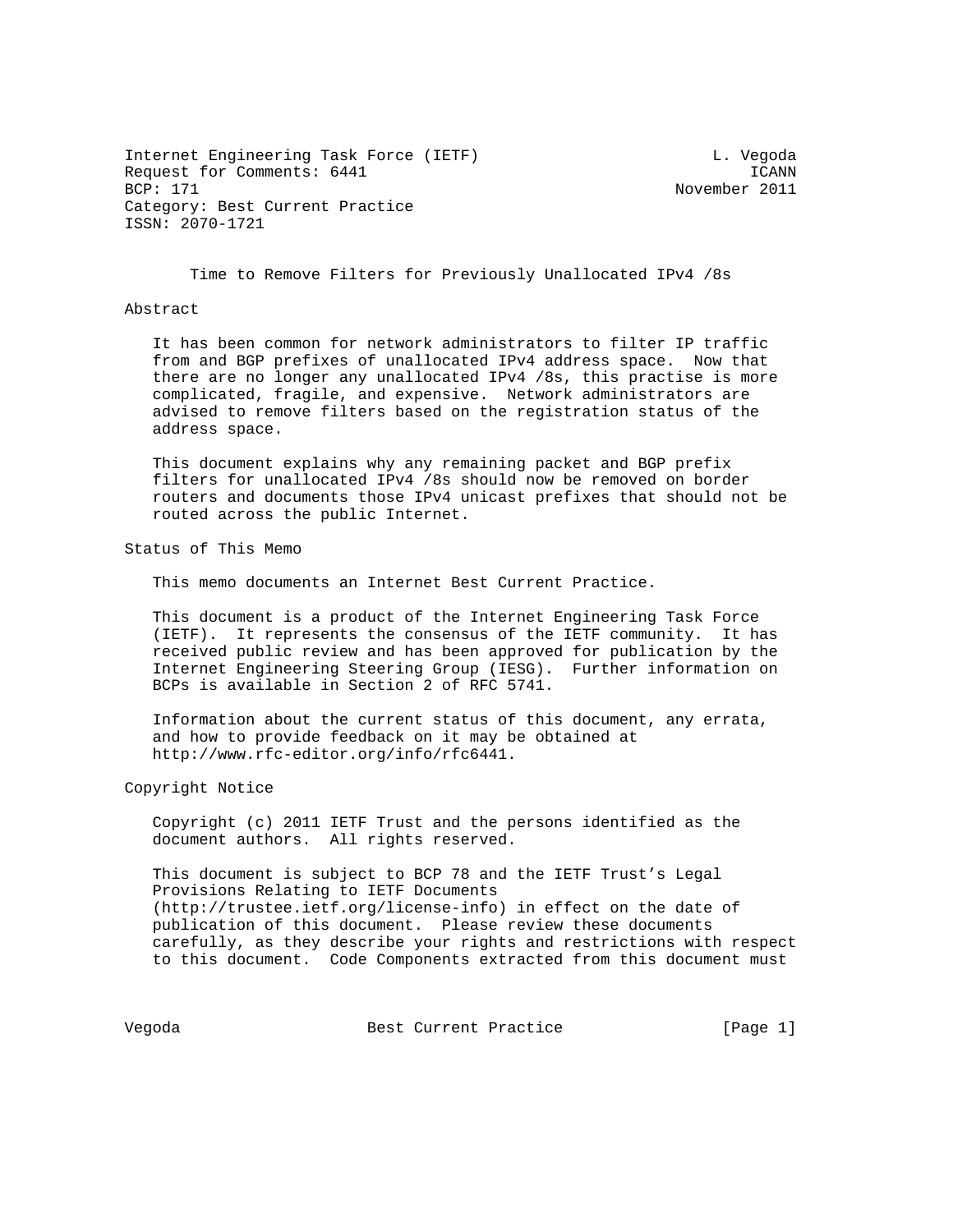include Simplified BSD License text as described in Section 4.e of the Trust Legal Provisions and are provided without warranty as described in the Simplified BSD License.

## Table of Contents

|                                                             |  | 3.1. No Longer Filtering Based on Address Registration  |  |  |  |  |  |  |  |  |  |  |  |  |  |  |
|-------------------------------------------------------------|--|---------------------------------------------------------|--|--|--|--|--|--|--|--|--|--|--|--|--|--|
|                                                             |  |                                                         |  |  |  |  |  |  |  |  |  |  |  |  |  |  |
|                                                             |  | 3.2. Continuing to Filter Traffic from Unallocated IPv4 |  |  |  |  |  |  |  |  |  |  |  |  |  |  |
|                                                             |  |                                                         |  |  |  |  |  |  |  |  |  |  |  |  |  |  |
| 4. Prefixes That Should Not be Routed across the Internet 3 |  |                                                         |  |  |  |  |  |  |  |  |  |  |  |  |  |  |
|                                                             |  |                                                         |  |  |  |  |  |  |  |  |  |  |  |  |  |  |
|                                                             |  |                                                         |  |  |  |  |  |  |  |  |  |  |  |  |  |  |
|                                                             |  | 6.1. Normative References 4                             |  |  |  |  |  |  |  |  |  |  |  |  |  |  |
|                                                             |  | 6.2. Informative References 4                           |  |  |  |  |  |  |  |  |  |  |  |  |  |  |
|                                                             |  |                                                         |  |  |  |  |  |  |  |  |  |  |  |  |  |  |

## 1. Introduction

 It has been common for network administrators to filter IP traffic from and BGP prefixes of unallocated IPv4 address space. Now that there are no longer any unallocated IPv4 /8s, this practise is more complicated, fragile, and expensive. Network administrators are advised to remove filters based on the registration status of the address space.

 This document explains why any remaining packet and BGP prefix filters for unallocated IPv4 /8s should now be removed on border routers and documents those IPv4 unicast prefixes that should not be routed across the public Internet.

2. Terminology

 The key words "MUST", "MUST NOT", "REQUIRED", "SHALL", "SHALL NOT", "SHOULD", "SHOULD NOT", "RECOMMENDED", "MAY", and "OPTIONAL" in this document are to be interpreted as described in BCP 14, RFC 2119 [RFC2119].

 Martians [RFC1208] is a humorous term applied to packets that turn up unexpectedly on the wrong network because of bogus routing entries. It is also used as a name for a packet that has an altogether bogus (non-registered or ill-formed) Internet address. Bogons [RFC3871] are packets sourced from addresses that have not yet been allocated

Vegoda **Best Current Practice Best Current Practice Example 2**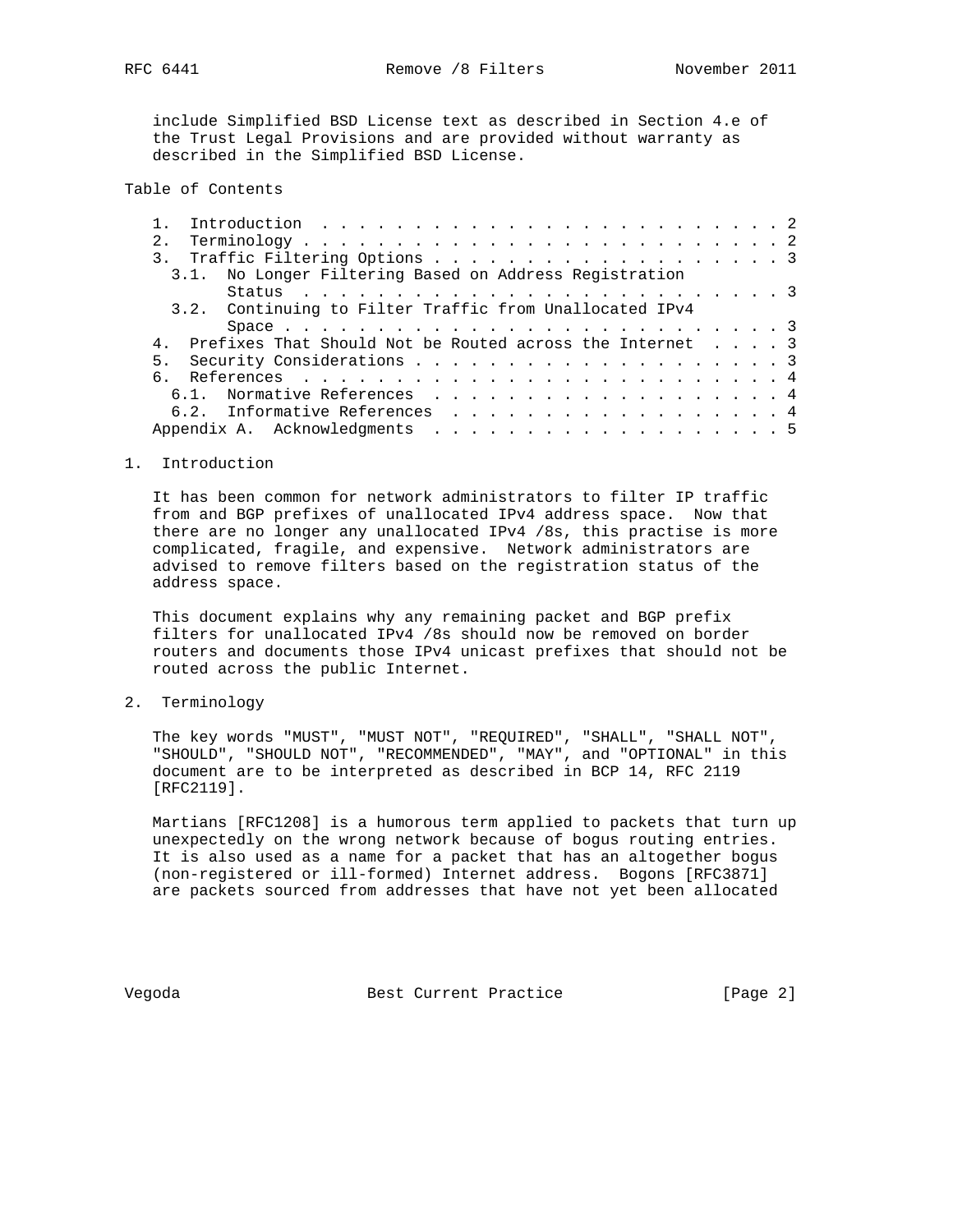by IANA or the Regional Internet Registries (RIRs), or addresses reserved for private or special use by RFCs [RFC5735]. Bogons are referred to as "Dark IP" in some circles.

- 3. Traffic Filtering Options
- 3.1. No Longer Filtering Based on Address Registration Status

 Network administrators who implemented filters for unallocated IPv4 /8s did so in the knowledge that those /8s were not a legitimate source of traffic on the Internet and that there was a small number of bogon filters to implement. Now that there are no longer any unallocated unicast IPv4 /8s, there will be legitimate Internet traffic coming from all unicast /8s that are not reserved for special purposes in an RFC.

 Removing packet and prefix filters based on the registration status of the IPv4 address is a simple approach that will avoid blocking legitimate Internet traffic. Network operators SHOULD remove both ingress and egress packet filters as well as BGP prefix filters for previously unallocated IPv4 /8s.

3.2. Continuing to Filter Traffic from Unallocated IPv4 Space

 Some network administrators might want to continue filtering unallocated IPv4 addresses managed by the RIRs. This requires significantly more granular ingress filters and the highly dynamic nature of the RIRs' address pools means that filters need to be updated on a daily basis to avoid blocking legitimate incoming traffic.

4. Prefixes That Should Not be Routed across the Internet

 Network operators may deploy filters that block traffic destined for Martian prefixes. Currently, the Martian prefix table is defined by [RFC5735] which reserves each Martian prefix for some specific, special use. If the Martian prefix table ever changes, that change will be documented in an RFC that either updates or obsoletes [RFC5735].

5. Security Considerations

 The cessation of filters based on unallocated IPv4 /8 allocations is an evolutionary step towards reasonable security filters. While these filters are no longer necessary, and in fact harmful, this does not obviate the need to continue other security solutions. These other solutions are as necessary today as they ever were.

Vegoda **Best Current Practice** [Page 3]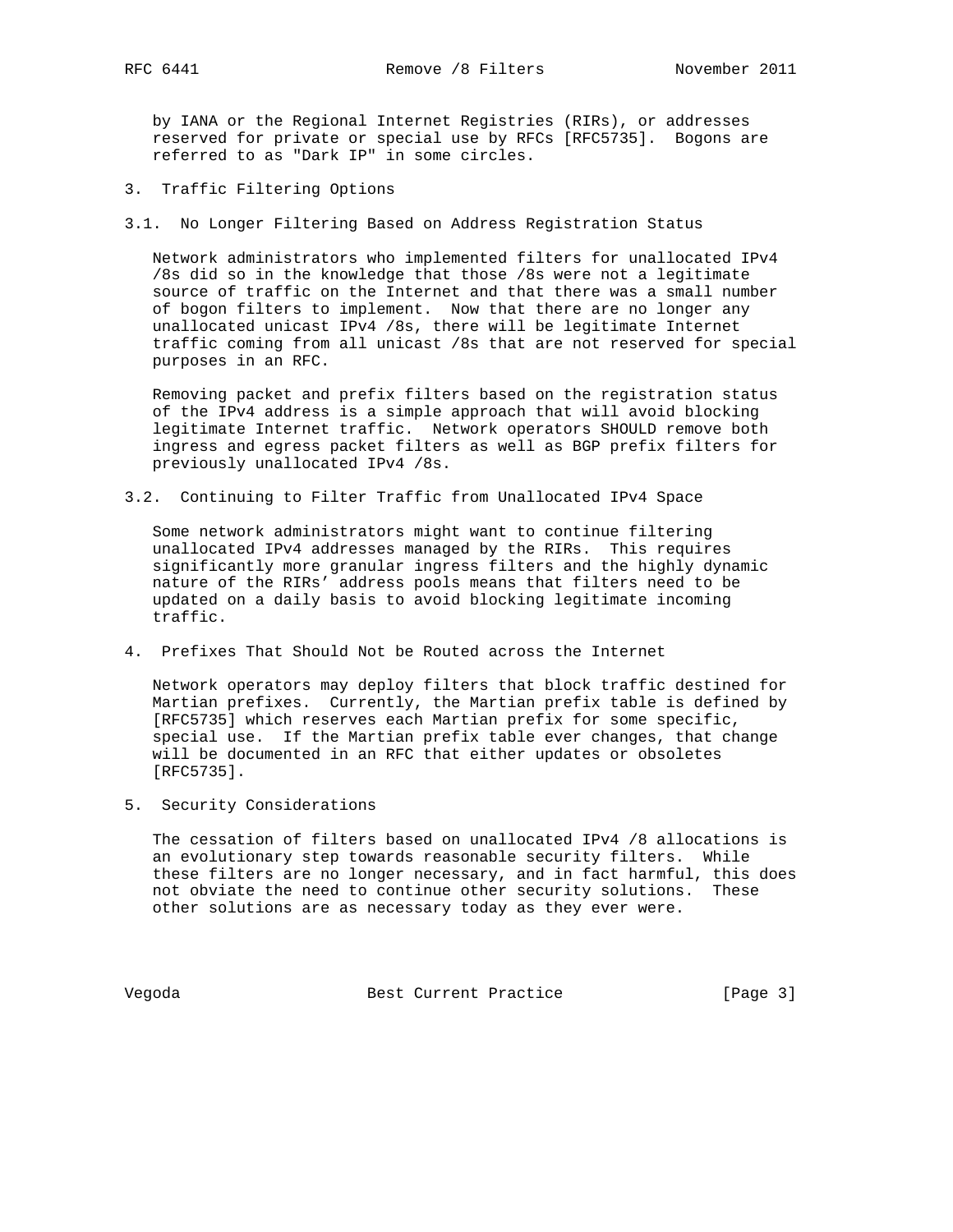## 6. References

- 6.1. Normative References
	- [RFC2119] Bradner, S., "Key words for use in RFCs to Indicate Requirement Levels", BCP 14, RFC 2119, March 1997.
	- [RFC5735] Cotton, M. and L. Vegoda, "Special Use IPv4 Addresses", BCP 153, RFC 5735, January 2010.
- 6.2. Informative References
	- [RFC1208] Jacobsen, O. and D. Lynch, "Glossary of networking terms", RFC 1208, March 1991.
	- [RFC3871] Jones, G., "Operational Security Requirements for Large Internet Service Provider (ISP) IP Network Infrastructure", RFC 3871, September 2004.

Vegoda **Best Current Practice** [Page 4]